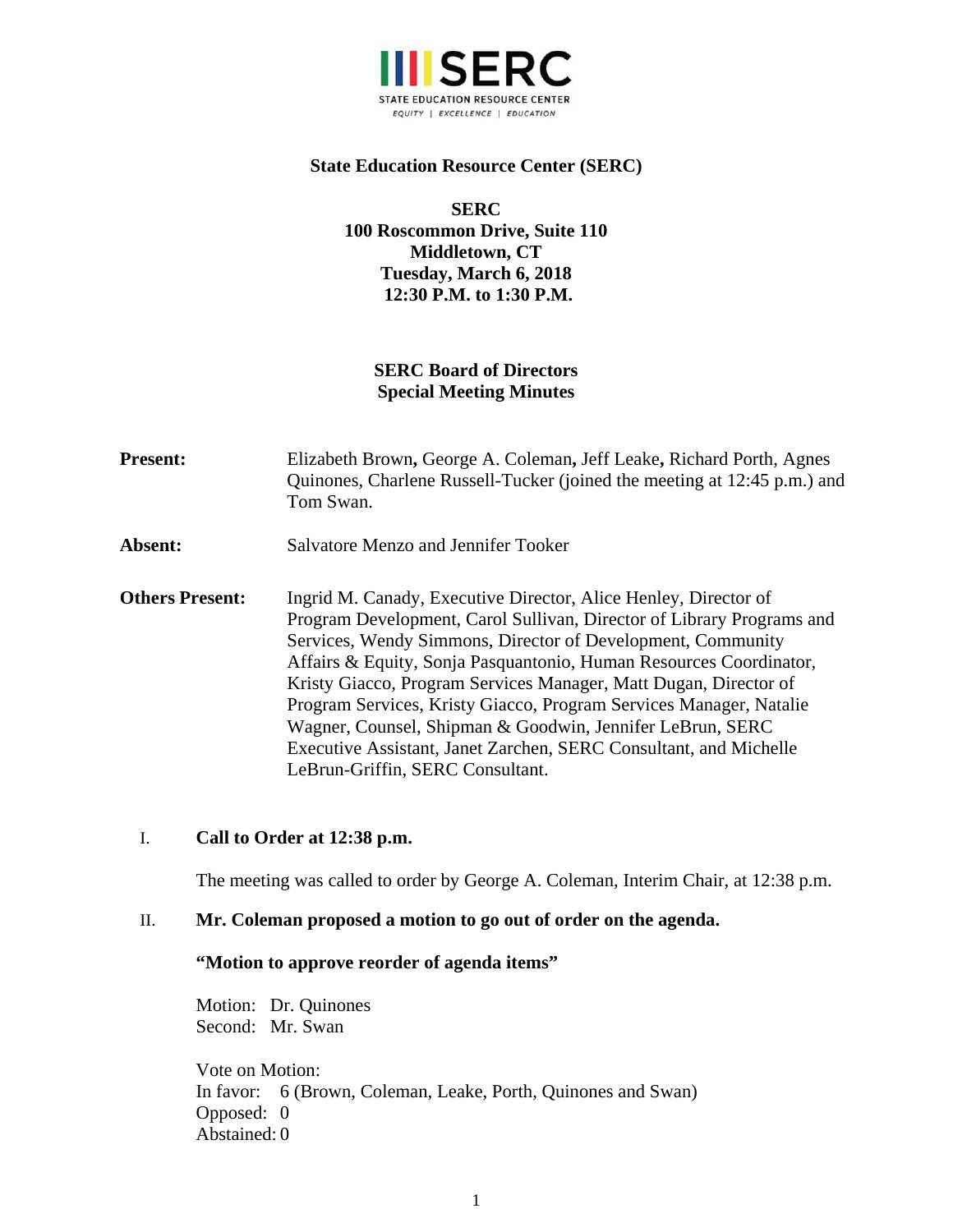#### III. **Executive Session**

#### **"Motion to enter into Executive Session to Discuss Agency Legal Matters**

Motion: Mr. Leake Second: Mr. Porth

Vote on Motion: In favor: 6 (Brown, Coleman, Leake, Porth, Quinones, and Swan) Opposed: 0 Abstained: 0

The Board voted unanimously to enter into Executive Session at 12:40 p.m. and adjourned Executive Session at 2:22 p.m. with no motions or actions taken.

Present were Board Members Ms. Brown, Mr. Coleman, Mr. Leake, Mr. Porth, Dr. Quinones, Ms. Russell-Tucker (joined Executive Sessions at 12:45 p.m.) and Mr. Swan. Ms. Canady and Attorney Natalie Wagner were also present for all of the Executive Session.

#### IV. **Action Item**

Approval of Resolution Authorizing Executive Director to take necessary steps regarding the future operation of SERC.

## **"Motion to approve a substitute motion regarding the future operation of SERC"**

Motion: Mr. Leake Second: Dr. Quinones

Vote on Motion: In favor: 6 (Brown, Coleman, Leake, Porth, Quinones, and Swan) Opposed: 0 Abstained: 1 (Russell-Tucker)

Ms. Brown read substitute motion language for the record.

**SERC will inform the State Board of Education that the current financial status of SERC is such that its operation is not sustainable for fiscal year 2018-2019. SERC will solicit, prepare, and present a financial analysis of existing resources and outline the adequate funding needed to continue SERC's vision and mission. SERC will initiate negotiations with CSDE to develop an agreement including sufficient funding for SERC infrastructure/operations to ensure the future of SERC. This motion will also authorize Ingrid M. Canady to do what is needed for SERC to continue to meet its fiscal and programmatic obligations on the Board's behalf.**